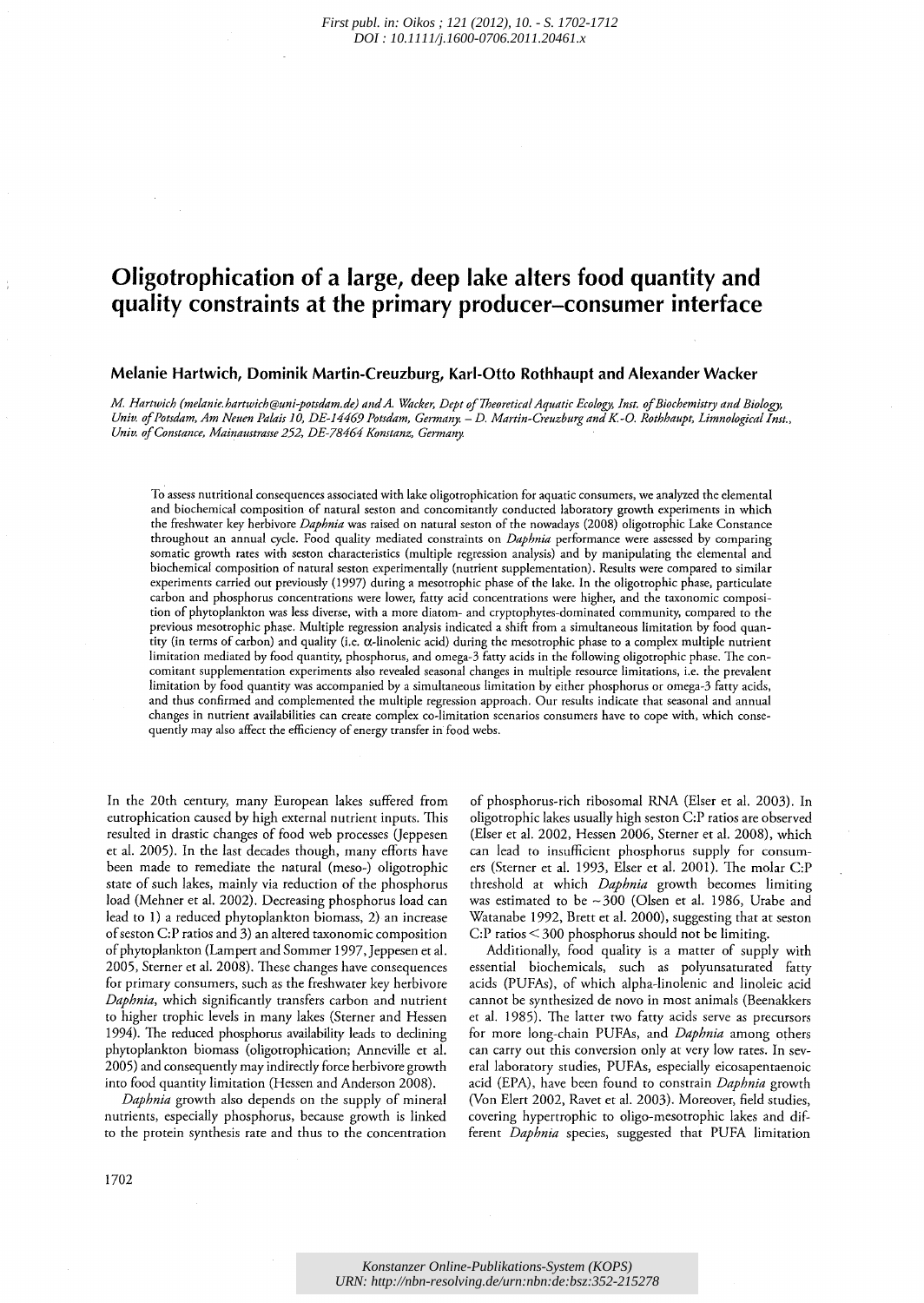can occur in lakes (Miiller-Navarra 1995, Park et al. 2003, Gladyshev et al. 2006). The fatty acid composition of natural seston is largely determined by the phytoplankton taxonomic composition, which in turn depends on the trophic state of a lake (Anneville et al. 2005). During oligotrophication, mixotrophic algae (mostly cryptophytes) and diatoms usually gain in importance while the proportion of cyanobacteria usually decreases (Anneville et al. 2005, Dokulil and Teubner 2005). Regarding the PUFA content, the highest quality algae are diatoms and cryptophytes, followed by chlorophytes, while cyanobacteria are the lowest quality algae (Miiller-Navarra et al. 2000, Kainz et al. 2009). This implies a higher risk of zooplankton to be limited by food quality when phytoplankton is not dominated by diaroms or cryptophytes (Brett et al. 2000).

In more oligotrophic lakes, phytoplankton quantity and quality in terms of C:P ratio can be insufficient for zooplankton (Rellstab et al. 2007). In low food quantity environments increasing proportions of carbon are used for basal metabolism and not for production (Sterner 1997). Therefore, animals become severely limited by food quantity, which is associated with a decreasing relevance of food quality constraints (Hessen 1990, Sterner 1997). Nevertheless, at low food quantity the fitness of consumers can be severely affected by food quality (Boersma et al. 2001, Boersma and Kreutzer 2002, Acharya et al. 2004) resulting in a simultaneous limitation by carbon and other potentially limiting nutrients.

The changes of phytoplankton biomass, C:P ratios and taxonomic composition associated with oligotrophication will presumably also result in changing nutrient limitations an herbivore has to cope with. Such a situation might occur in a lake that changes from eutrophic to oligotrophic conditions, such as Lake Constance (Stich and Brinker 2010). In the mesotrophic phase of Lake Constance (1997), results from growth experiments with *Daphnia galeata*  indicated that the content of  $\alpha$ -linolenic acid (ALA) of lake seston was the limiting factor for *Daphnia* growth (Wacker and Von Elert 2001). Since Lake Constance meanwhile changed to a clearly oligotrophic state we investigated if the low availability of ALA remained as the predominant food quality constraint for *Daphnia,* or if a reduced phytoplankton biomass and/or more unfavorable seston C:P ratios have replaced ALA as main limiting nutrient. To test these hypotheses, we conducted growth experiments after oligotrophication throughout 2008, in which *D. galeata*  was fed pure seston. In a first approach we followed a multiple regression approach using Akaike's model selection criterion (corrected Akaike's information criterion) to identify the relative importance of seston components for *Daplmia* growth rates, and compared the results with data from experiments during oligotrophication in 1997 (Wacker and Von Elert 2001). In a second approach, to consider that seasonal changes in phytoplankton taxonomic (Sommer 1989) and biochemical composition (Thompson et al. 1990) may lead to changing nutrient limitations during the annual cycle, we conducted laboratory experiments in parallel to test putative limitations at distinct dates of the season in a straightforward manner, i.e. by supplementing natural seston with potentially lacking compounds.

## **Methods**

Lake Constance (47°40'N, 9°20'E) is a large, deep, warmmonomictic pre-alpine lake with a surface area of  $\overline{473}$  km<sup>2</sup>, an average depth of 100 m and a maximal depth of254 m. Between 1960 and 1980, the lake experienced strong eutrophication. The total phosphorus concentration during the spring circulation increased from  $\leq 10 \mu g$  l<sup>-1</sup> to a maximum of 87  $\mu$ g l<sup>-1</sup> in 1979. Since then Lake Constance underwent intensive oligotrophication, and returned to its natural state of an oligotrophic lake. The total phosphorus concentration during spring circulation of Lake Constance was  $18 \mu g$  I<sup>-1</sup> in 1997 and further decreased to  $\leq 8 \mu g$  l<sup>-1</sup> in 2008 (Stich and Brinker 2010).

The sampling site with a depth of 60 m was located in the northwestern part of the lake ('Oberlinger See'), at the same site as in Wacker and Von Elert (2001). From April to October 2008, 13 experiments were performed with water from the lake containing seston as food for *Daphnia galeata.* Water was collected daily with a Ruttner Sampler from 6 m depth and filtrated through gauze with a mesh size of 30 µm to approximately obtain the edible food size of *D. galeata* (Burns 1968). 'The sampling depth of 6 m was chosen because *D. galeata* is usually located at this depth and performs no diurnal vertical migration (Stich and Lampert 1981).

# **Seston analysis**

Filters for determination of carbon, phosphorus and fatty acids were prepared daily during the growth experiments. For determination of particulate organic carbon (POC), seston  $(<$ 30  $\mu$ m) was filtered onto precombusted glass fibre filters (Whatman GF/F, 25 mm diameter) and analyzed using an NCS-analyzer. For determination of particulate phosphorus, lake water was filtered onto acid-rinsed polysulphone filters and afterwards digested with a solution of 1 0% potassium peroxodisulfate and 1.5% sodium hydroxide for 60 min at 121°C. Measurements were performed spectrophotometrically using the molybdate-ascorbic acid method (Greenberg et al. 1985).

For analysis of fatty acids, seston was filtered onto precombusted glass fibre filters (Whatman GF/F, 47 mm diameter), with about 0.5 mg POC per filter. Lipids were extracted and transesterified into fatty acid methyl esters (FAME) and identified and quantified by gas chromatography according to Wacker and Weithoff (2009).

Phytoplankton and bacteria samples were taken weekly during 1997 and 2008 as an integrated sample from 0-8 m depth. Phytoplankton samples were fixed with Lugol's iodine solution and counted using an inverted light microscope. Bacteria were counted by epifluorescence microscopy after fixation with formaline and DAPI staining (Porter and Feig 1980) under UV light (G 365 nm, FT 395 nm, LP 420 nm). Cell size of phytoplankton and bacteria were measured and converted into carbon units according to Gaedke (1992).

*Daphnia galeata* abundance was determined weekly by light microscopy from net samples from 0-140 m depth.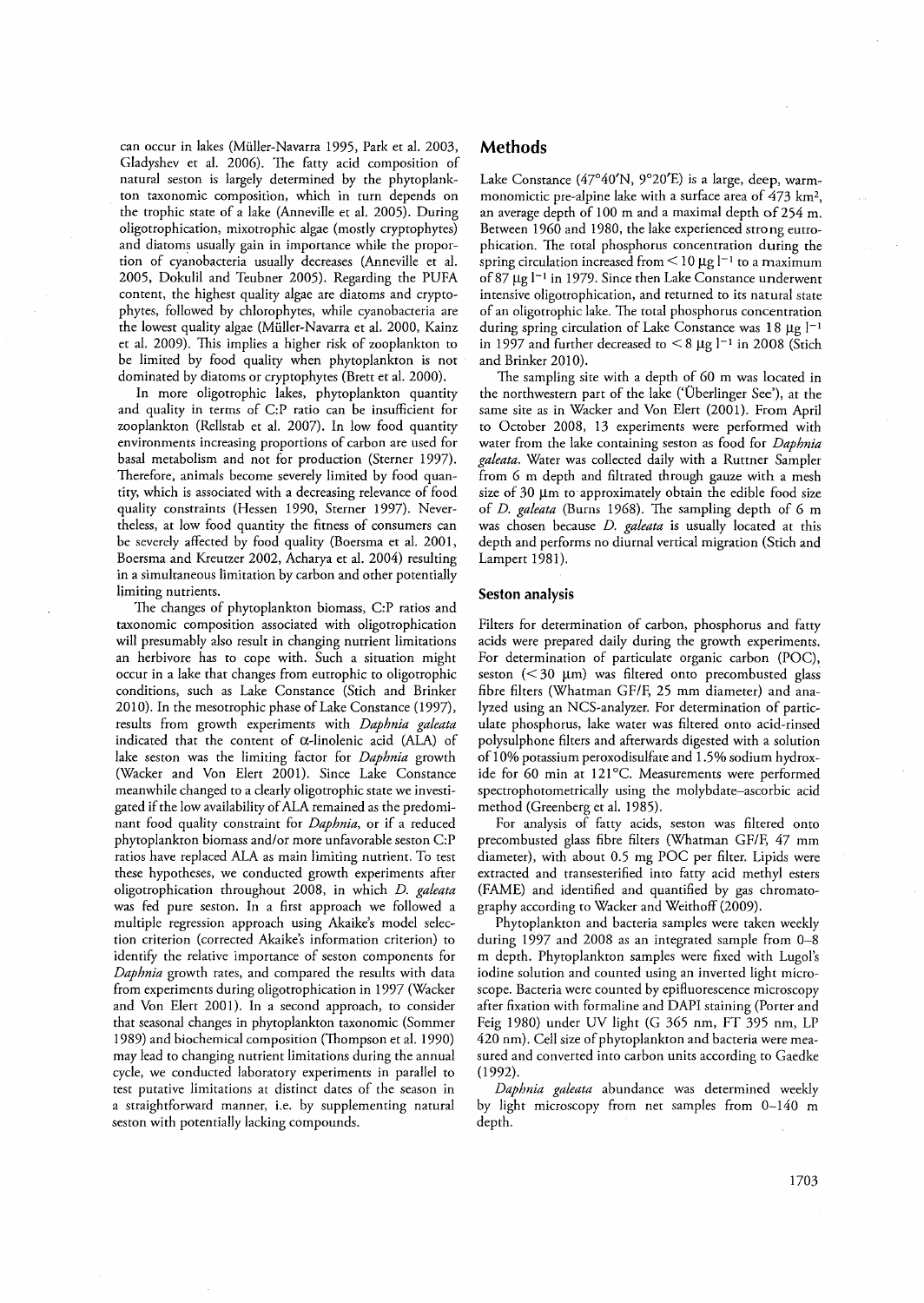#### **Growth experiments**

A clone of *D. galeata* used in 1997, isolated from Lake Constance (Stich and Lampert 1984, Wacker and Von Elert 2001), was cultivated in  $< 0.2$  µm filtrated lake water at 80 µmol quanta m<sup>-2</sup> s<sup>-1</sup> with the green alga *Scenedesmus* obliquus (Sammlung für Algenkulturen Göttingen (SAG) 276-3a) as food (2 mg C<sup>I-1</sup>). *Scenedesmus obliquus* was cultured semi-continuously in Cyano medium (Jüttner et al. 1983) with a dilution rate of 0.25 d<sup>-1</sup> at 120  $\mu$ mol quanta  $m^{-2}$  s<sup>-1</sup>. Prior to the experiments, mothers were transferred into lake water from the sampling site a few hours before they released their third clutch juveniles, to prevent that newly hatched neonates feed on S. *obliquus* and store nutrients from this laboratory food.

The laboratory experiments ran in triplicate, except for the first and fourth experiment which ran with five replicates, and were performed in glass beakers filled with 200 ml seston and 10 neonates per beaker at 80 µmol quanta  $m^{-2}$  s<sup>-1</sup>. We conducted two experimental series. In the first, the treatments were: pure lake seston, seston + *Synechococcus elongatus* (SYN; SAG 89.79; molar C:P ratio =  $58 \pm 9$ ) and seston + phosphorus. SYN was cultured semi-continuously in Cyano medium (Jüttner et al. 1983) with a dilution rate of  $0.25$  d<sup>-1</sup>. This non-toxic cyanobacterium was used to test for carbon limitation of *D. galeata,*  because it lacks long-chain PUFAs (Wacker and Martin-Creuzburg 2007). Since SYN not only provides carbon, but also phosphorus, we could distinguish between carbon and phosphorus effects using the results of the phosphorus supplementation (Urabe et al. 1997). Nevertheless, it is difficult to distinguish between carbon and phosphorus effects, because the availability of phosphorus for *D. galeata* might differ between the supplementation with SYN and pure phosphorus. If SYN supplementation has a stronger effect on growth than phosphorus supplementation, carbon limitation is likely. In the second experimental series, seston was supplemented with EPA and ALA. Because EPA and ALA were added using liposomes as carriers that consisted of phospholipids and were suspended in phosphate buffer, the control treatment in this case was seston plus liposomes that did not contain EPA or ALA, hereafter called control liposomes. Liposomes were prepared according to Martin-Creuzburg et al. (2008).

Food suspensions were renewed daily with daily collected fresh lake seston  $<$  30  $\mu$ m, the beakers were kept at 20 ± 1°C and a light:dark cycle of 16:8 h. Before the precise measured POC was available, POC concentration of the seston was roughly estimated with respect to daily measured secchi depth which was crucial to estimate the amount of SYN and liposomes that had to be supplemented. SYN was added to lake seston to a final total particulate organic carbon concentration of 1 mg  $C$   $I^{-1}$ . Liposome and phosphorus supplementations also were fitted to the estimated carbon content of the lake water, whereby for 1 mg  $Cl^{-1}$ in the seston 200 µl liposomes (0.67 µg P µl liposomes<sup>-1</sup>, 148 ng EPA µl liposomes<sup>-1</sup>, 186 ng ALA µl liposomes<sup>-1</sup>) or 200  $\mu$ I phosphorus buffer (0.62  $\mu$ g P  $\mu$ I buffer<sup>-1</sup>) were added. We added phosphorus in an amount that would create eutrophic conditions for the organisms < 30 *Ilm.*  Phytoplankton is able to incorporate phosphorus quite fast (Urabe et al. 1997, Plath and Boersma 2001) and

phosphorus uptake leads to decreased C:P ratio of the cells (Rothhaupt 1995). After six days, the animals were dried for 24 h at 60°C and the dry mass (mean values of at least five animals) was determined with an electronic balance. Somatic growth rates of *D. galeata* were determined with the equation g =  $[\ln(M_1) - \ln(M_0)]/t$ , where  $M_0$  is the mean individual dry mass at the beginning of the experiment and M, is the mean dry mass of the animals after  $t = 6$  d.

#### **Data processing and statistics**

To compare the data between 2008 and 1997, the annual cycles were subdivided into seasonal phases according to Gaedke et al. (2002). Date and duration of the phases differ between the years probably due to meteorological changes and global warming (Anneville et al. 2004, Seebens et al. 2009). Comparison of seston data for each of the different phases between both years (spring, clear water phase, early summer, late summer, and fall) was done with one-way ANOVA.

Akaike information criterion corrected for small sample sizes (AICc) was used as a model selection criterion to determine the best predictors for growth rates of *D. galeata*  in the experiments in1997 and 2008. An additive model considering the four variables food carbon (mg C  $[-1]$ ), and relative concentration of phosphorus, EPA and ALA (each in  $\mu$ g mg C<sup>-1</sup>) in the food was fitted to growth rates of *D. galeata* obtained in 1997 and 2008, respectively. The model was stepwise simplified by removing one or more variables, and the AICc and the Akaike weights for each model were used to determine the best predictors of growth. The sum of Akaike weights was computed for each variable over models that they were included, ro assess the relative importance of the single predictors (Burnham and Anderson 1998, Johnson and Omland 2004). Variance inflation factors (VIF) were computed for the best models according ro Akaike weights to check for collinearity of the variables in the different models. Carbon, phosphorus, EPA and ALA data were log-transformed. All data met the assumptions of homogeneity of variance and normally distribution of errors.

Growth rates *of D. galeata* obtained on different food treatments in each experiment in 2008 were analyzed using one-way ANOVA followed by Tukey's HSD post hoc test. Thereby each supplementation series was analyzed separately to its respective control treatment. To test for significant effects mediated by the addition of carbon (i.e. supplementation with SYN) and phosphorus, growth rates on seston + SYN and on seston  $+$  phosphorus were compared to growth rates on pure seston in each experiment. To test for fatty acid supplementation effects, growth rates on seston  $+$  EPA and on seston + ALA were compared with growth rates on seston + control liposomes. All calculations and statistics were performed with the statistic program R (ver. 2.13.0).

# **Results**

#### **lake seston**

The POC concentration of lake seston  $\leq$  30  $\mu$ m showed a distinct seasonal pattern during and after oligotrophication in the years 1997 and 2008, respectively (Fig. 1a) but with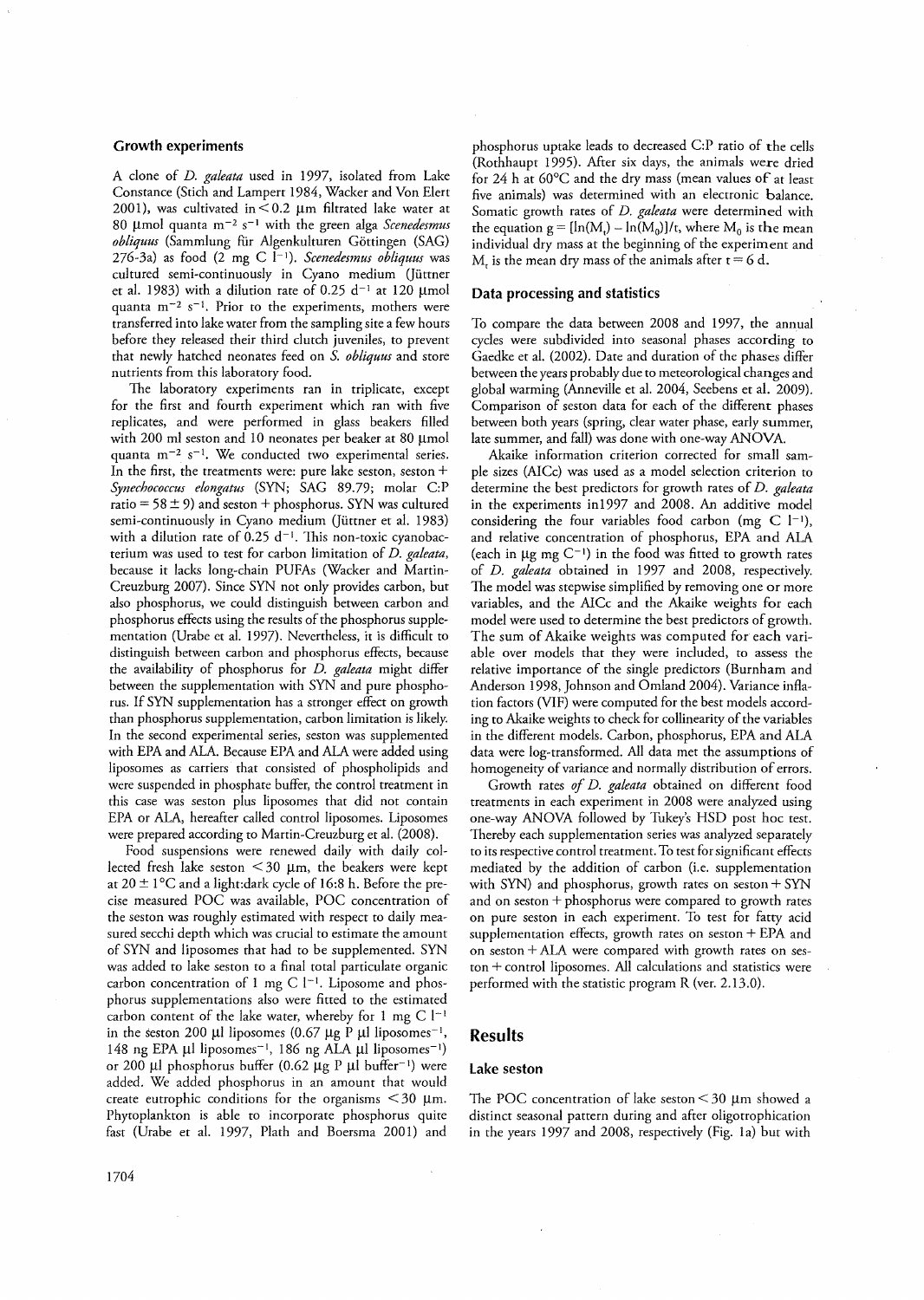

Figure 1. Concentrations of seston parameters of lake water < 30  $\mu$ m in the oligtrophic (2008; filled symbols) and mesotrophic phase (1997; empty symbols). (a) Particulate organic carbon (mg C l<sup>-1</sup>), (b) particulate phosphorus (µg P l<sup>-1</sup>), (c) molar C:P ratio, (d) EPA and (e) ALA ( $\mu$ g mg C<sup>-1</sup>) in lake seston during the growth experiments. Values are means  $\pm$  standard deviation from six days and four days with daily measurements during the experiments in 2008 and 1997, respectively. Particulate organic carbon and CP data for 1997 are redrawn from Wacker and Von Elert (2001).

significantly higher POC concentrations during most of the study period in 2008 compared to 1997 (Table 1) (Wacker and Von Elert 2001). Only during early summer, POC concentrations were similar in both years.

In 2008, the particulate phosphorus concentrations were relatively constant throughout the year (overall mean of  $3.5 \pm 0.5$  µg l<sup>-1</sup>) and significantly lower than in 1997, except during the dear water phase (Fig. 1 b, Table 1). Contrary, in 1997, the particulate phosphorus concentration showed more seasonal variabiliry.

The C:P ratios of seston  $\leq$  30  $\mu$ m differed significantly between the years, except for late summer (Fig. lc). During spring and early summer the C:P ratio was higher in 2008 than in 1997, while during dear water phase and fall it was lower in 2008 (Table 1). The maximum ratios were observed as 325 and 298 in July 2008 and summer 1997, respectively.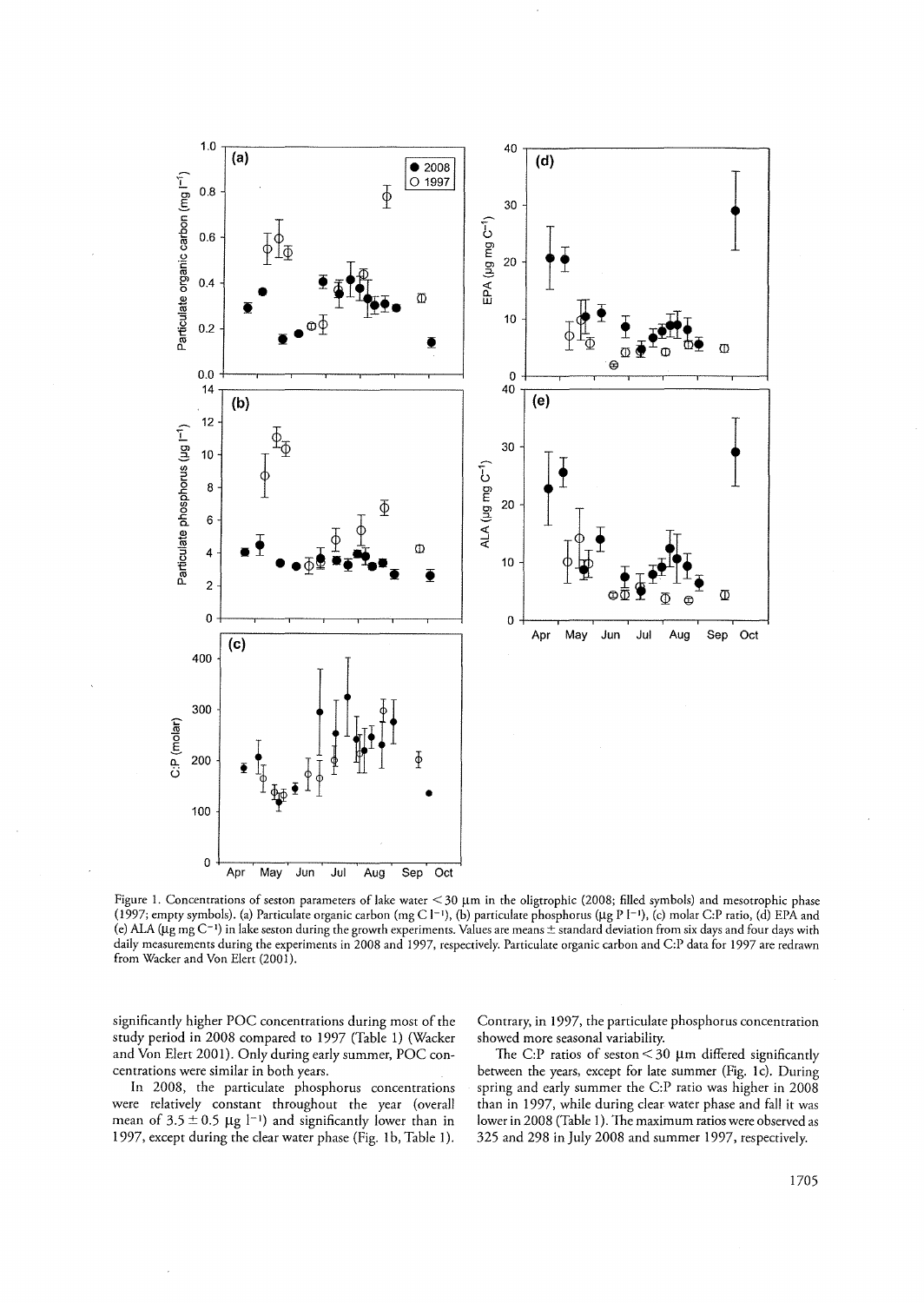Table 1. Results of analyses of variance (ANOVA) to compare particulate organic carbon (C; mg  $|-1$ ), particulate phosphorus  $(P; \mu g \nvert^{-1})$ , C:P ratio,  $\alpha$ -linolenic acid (ALA;  $\mu g$  mg C<sup>-1</sup>) and eicosapentaenoic acid (EPA;  $\mu$ g mg C<sup>-1</sup>) in seston < 30  $\mu$ m between 1997 and 2008. Data were compared within the respective seasonal phases (CWP = clear water phase).

|            | Spring      |                    | CWP  |                 | Early<br>summer |            | Late<br>summer |               | Fall  |         |
|------------|-------------|--------------------|------|-----------------|-----------------|------------|----------------|---------------|-------|---------|
|            | F           | D                  | F    | p               |                 | p          |                | р             |       | р       |
| $\subset$  | $109.3$ *** |                    | 17.8 | ***             |                 | $0.4$ 0.54 | 54.3           | ***           | 142.4 | ***     |
| P          | $284.3$ *** |                    |      | $0.1 \ 0.77$    | $19.8$ ***      |            | 100.9          | ***           | 46.8  | 冰米      |
| C.P        | 28.4        | ***                | 9.8  | $\star$ $\star$ | 5.7             | $\ast$     |                | $0.3 \, 0.62$ | 61.3  | $* * *$ |
| ALA        | 44.7        | $\ast \times \ast$ | 35.6 | ***             |                 | 0.8 0.39   | 24.3           | $***$         | 49.6  | $***$   |
| <b>FPA</b> | 73.8        | ***                | 76.6 | **              |                 | 3.6 0.07   | 13.8           | $***$         | 34.6  | $**$    |

 $p < 0.05$ ; \*\*p  $< 0.01$ ; \*\*\*p  $< 0.001$ .

The concentration of EPA and ALA per unit carbon of seston  $<$  30  $\mu$ m were significantly higher in 2008 than in 1997 (Fig. 1-e). In fall they were even more than six-fold higher, and only during early summer the values were similar (Table 1). In both years these fatty acids were high during spring and decreased to a relatively low level in summer. Only in fall 2008 a subsequent strong increase was observed.

In 1997 and 2008, the spring phytoplankton community  $<$  30  $\mu$ m was dominated by diatoms, while during the clear water phase cryptophytes were the dominant group (Fig. 2a-b). During summer and fall the phytoplankton composition differed between the years. In 2008 phytoplankton was dominated by cryptophytes in late summer and fall, whereas in 1997 in summer phytoplankton composition was more diverse (chrysophytes



Figure 2. Seasonal changes of the contributions of different phytoplankton groups in 1997 (a) and 2008 (b) to total phytoplankton carbon  $\leq$  30  $\mu$ m, relative contributions of bacteria and phytoplankton in 1997 (c) and 2008 (d) to total carbon (bacteria + phytoplankton <30 µm), and quantity of total phytoplankton (µg C 1-1) in 1997 (e) and 2008 (f) whereby grey shows the contribution of phytoplankton  $> 30$   $\mu$ m and blue shows the contribution of phytoplankton  $<$  30  $\mu$ m to total phytoplankton biomass. The dotted line divides the phase summer into early and late summer.

1706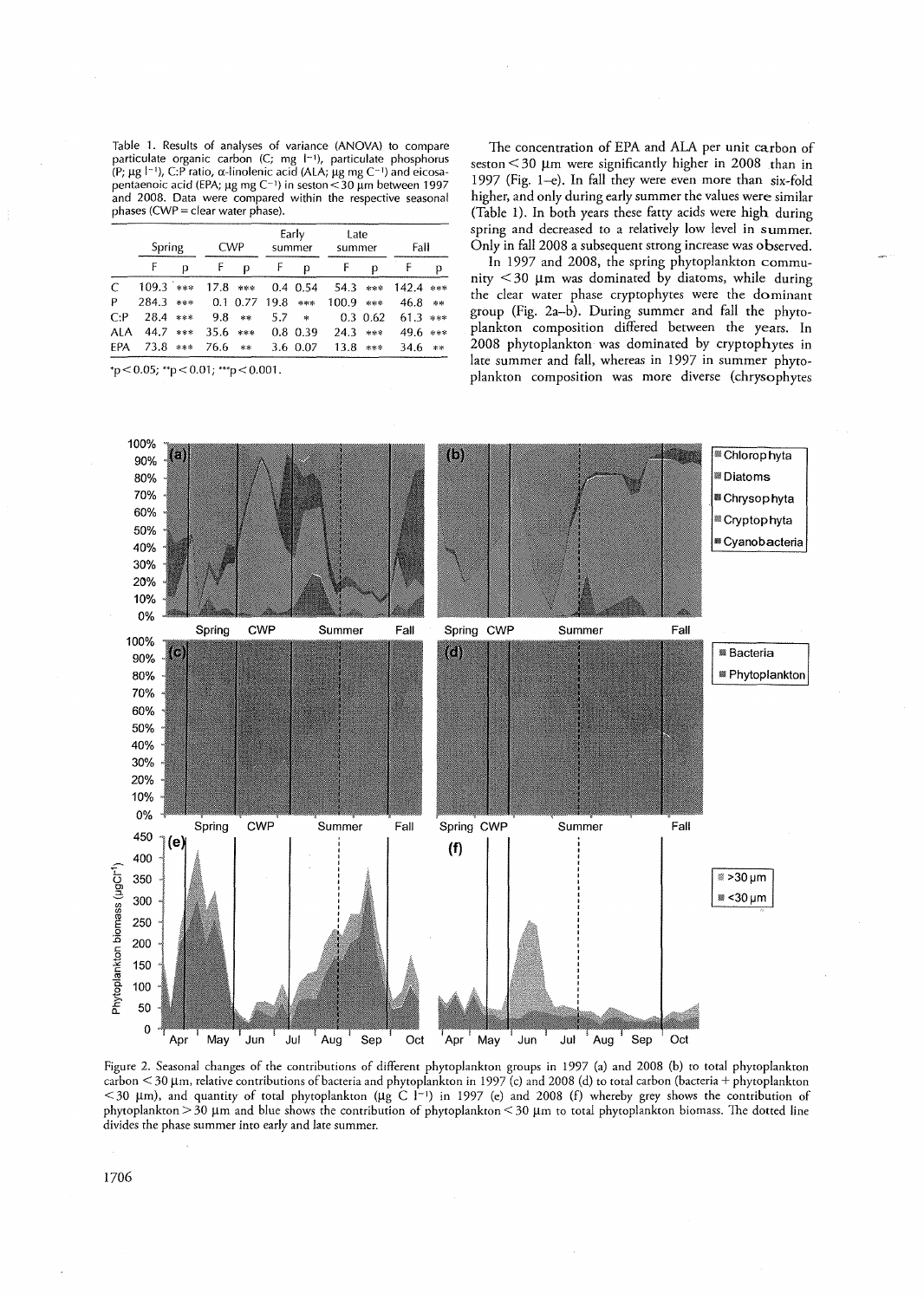20-55%, cryptophytes 28-45%, cyanobacteria up to 25%); in fall diatoms dominated with up to 88%. Phytoplankton contributed up to 84% and 92% (in 1997 and 2008, respectively) to the total carbon of bacteria and phytoplankron (Fig. 2c-d). However, its share continuously decreased over the season to a minimum of 32% in late summer 2008 and 19% in the clear water phase 1997. The proportion of phytoplankton  $\leq$  30  $\mu$ m to total phytoplankton biomass differed only during summer berween the years (1997:  $65 \pm 16\%$ ; 2008:  $50 \pm 19\%$ ; F = 5.6, p < 0.05).

In 1997, *D. galeata* had a maximum of  $3.1 \times 10^5$ daphnids m-2 during the clear water phase and in 2008 the maximum reached only 5% of the maximum abundance of 1997 (1.6  $\times$  10<sup>4</sup> daphnids m<sup>-2</sup>). A similar decrease was observed for the mean average abundance of *D. ga/eata* from spring to fall, which dropped from  $3.1 \times 10^4$  daphnids m<sup>-2</sup> in 1997 to  $1.6 \times 10^3$  daphnids m<sup>-2</sup> in 2008.

#### **Growth experiments**

In 2008, the growth rates of *D. galeata* fed pure seston showed a similar pronounced seasonal variability as the POC concentration (Fig. 3) and ranged between  $0.27 \pm 0.01$  d<sup>-1</sup> in spring,  $0.08 \pm 0.001$  d<sup>-1</sup> in the clear water phase and  $0.33 \pm 0.05$  d<sup>-1</sup> in summer.

Model selection using *AlCc* and Akaike weights revealed that out of the four variables carbon and ALA had the highest relative importance and were the best predictors for somatic growth rates of *D. galeata* in 1997 (Table 2) (Fig. 4). In the best model carbon and ALA showed no collinearity  $(VIF < 10)$ .

For 2008, four rather similar models were selected as the best models by comparing AICc values. These four models summed up to 0.75 Akaike weights and comprised all predictors (Table 2). Carbon as predictor for growth rate of *D. galeata* had the highest relative importance, followed by EPA and ALA, while phosphorus was of lowest importance (Fig. 4f). The calculated VIFs in the four best models were < 10, indicating the absence of collinearity.

Compared to growth on pure lake seston, supplementation of seston with SYN had a significantly positive effect on growth rates of *D. galeata* in nearly all experiments (Fig. 5a,



Figure 3. Somatic growth rates (d-I) of *D. galeata* fed unsupplemented lake seston  $\leq$  30  $\mu$ m from April to October 2008. Error bars show standard deviation of growth rates ( $n = 3$ , except experiments 1 and 4 n = 5, experiment 3 n = 2).

| Table 2. Results of model selection using the variables particulate                   |
|---------------------------------------------------------------------------------------|
| carbon (C), particulate phosphorus (P), EPA and ALA ( $\mu$ g mg C <sup>-1</sup> ) as |
| predictors for <i>D. galeata</i> growth rate (g) in 1997 and 2008, Shown              |
| are the 5 best models according to Akaike's information criterion                     |
| (AICc) and the full model including all predictors. The models with                   |
| the lowest AICc and a cumulative sum of 0.75 Akaike weights                           |
| (AICw) are highlighted.                                                               |

| Year | Model                       | <b>AICc</b> | <b>AICw</b> |
|------|-----------------------------|-------------|-------------|
| 1997 | $g-1+C+ALA$                 | $-20.67$    | 0.87        |
|      | $g - 1 + P + ALA$           | $-15.41$    | 0.06        |
|      | $g - 1 + ALA$               | $-12.98$    | 0.02        |
|      | $g - 1 + C + P$             | $-12.93$    | 0.02        |
|      | $g - 1 + EPA$               | $-12.07$    | 0.01        |
|      | $g-1+C+P+EPA+ALA$           | 14.83       | 0.00        |
| 2008 | $g - 1 + C + EPA$           | $-44.69$    | 0.30        |
|      | $g \sim 1 + C + ALA$        | $-44.24$    | 0.24        |
|      | $g - 1 + C$                 | $-43.32$    | 0.15        |
|      | $g - 1 + C + P + EPA$       | $-42.39$    | 0.09        |
|      | $g - 1 + P + EPA$           | $-41.75$    | 0.07        |
|      | $g - 1 + C + P + EPA + ALA$ | $-34.97$    | 0.00        |

Table 3), indicating a food quantity limitation of D. *galeata*  growth almost during the whole year. A positive effect of phosphorus supplementation was evident only in rwo experiments: in the second experiment during the spring bloom and in one experiment in late August (Fig. 5a). With the exception of the fifth experiment (June), growth rates obtained on seston + SYN and seston + phosphorus were significantly different ( $p < 0.05$ , Table 3).

Positive effects of EPA supplementation were obtained during late summer, i.e. in four experiments in August and early September the growth of *D. galeata* was enhanced when seston was supplemented with EPA containing liposomes (Fig. 5b). At the same time, the addition of SYN also increased the growth rate of *Daphnia.* In contrast, supplementation with ALA-containing liposomes never had a significant positive effect on growth rates compared to growth rates obtained on seston supplemented with control Iiposomes (Fig. 5b). Growth rates were significantly higher in the treatments seston  $+$  EPA than seston  $+$  ALA during experiment 9 and 12 ( $p$  < 0.05) and did not differ in the other experiments.

## **Discussion**

We show here that oligotrophication of a large pre-alpine lake (Lake Constance) is associated with reduced phytoplankton biomass and changes in its taxonomic composition, and con- . sequently with changing nutrient limitations herbivorous consumers, such as *Daphnia,* have to cope with.

Due to the ongoing oligotrophication process in Lake Constance with decreasing SRP concentrations, we expected to find a strong increase in seston C:P ratios (Hessen 2006) and/or a decrease in phyroplankton biomass (Van Donk et al. 2008). Interestingly, similar decreases in seston carbon and phosphorus over the years led to C:P ratios in 2008 that were still < 300 most of the year, as in 1997, and therefore in a range where phosphorus should not limit *Daphnia* growth. One explanation for unchanged C:P ratios of seston might be the high mixing depth in Lake Constance enabling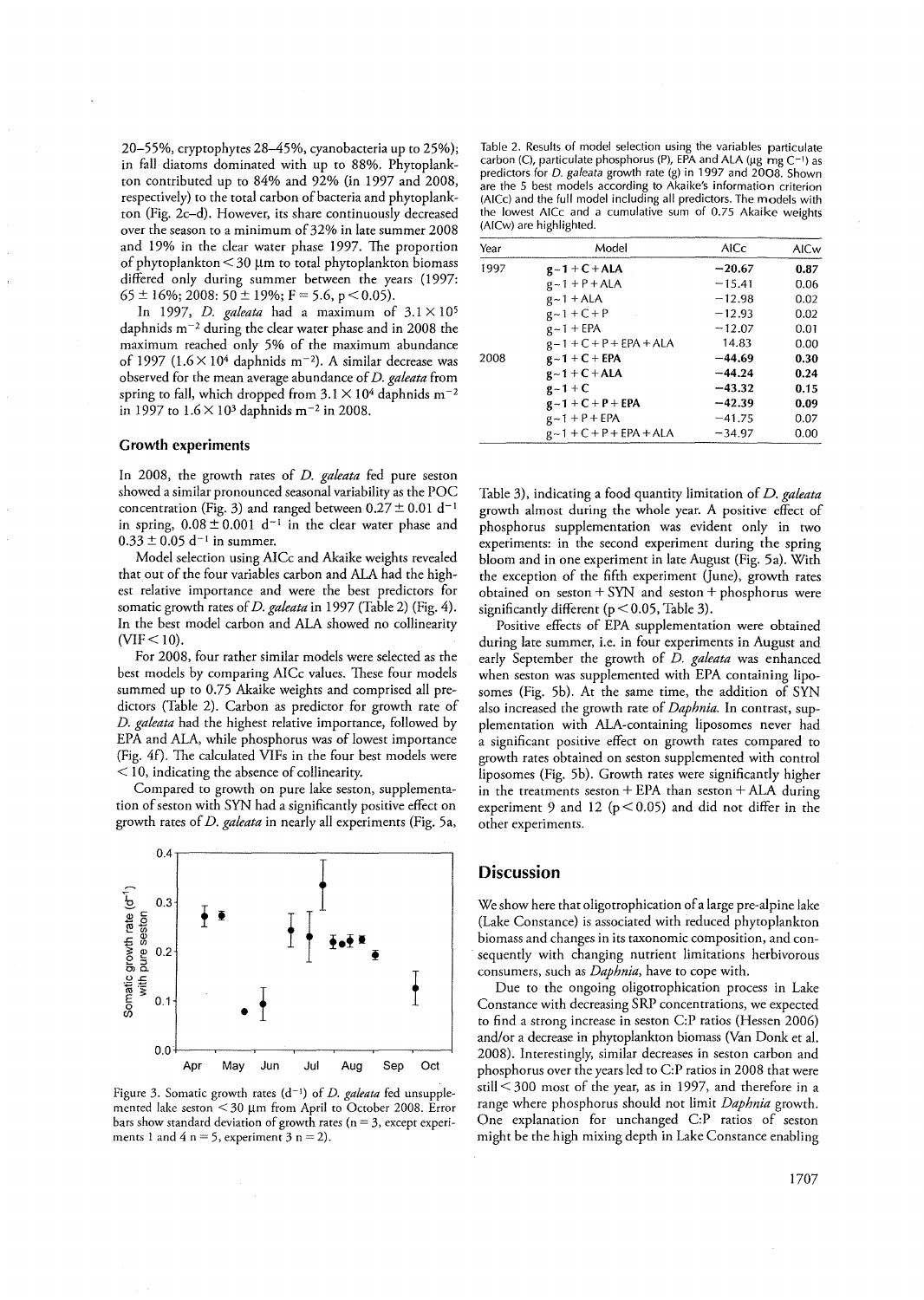

Figure 4. Correlation of somatic growth rates of D. *galeata* on unsupplemented seston with (a) particulate organic carbon content (mg C l<sup>-1</sup>), (b) particulate phosphorus (µg P l<sup>-1</sup>), (c) molar C:P ratio, (d) EPA and (e) ALA concentration (µg mg C<sup>-1</sup>) of the seston 2008 (filled symbols) and 1997 (empty symbols). Triangles indicate data during clear water phase. Error bars show standard deviation. (f) Relative importance of the variables carbon, phosphorus, EPA and ALA calculated by the sum of Akaike weights of all models they were included.

phytoplankton organisms to utilize SRP which usually has a higher concentration in deeper water layers. Transport of phytoplankton into deeper layers may also result in lightlimited growth, which would partly explain the decrease of phytoplankton biomass. Second, the food of *Daphnia*  also comprises mixo- and heterotrophic microorganisms, including phosphorus-rich bacteria (Kamjunke et al. 1999). Probably the quantitative relevance of these organisms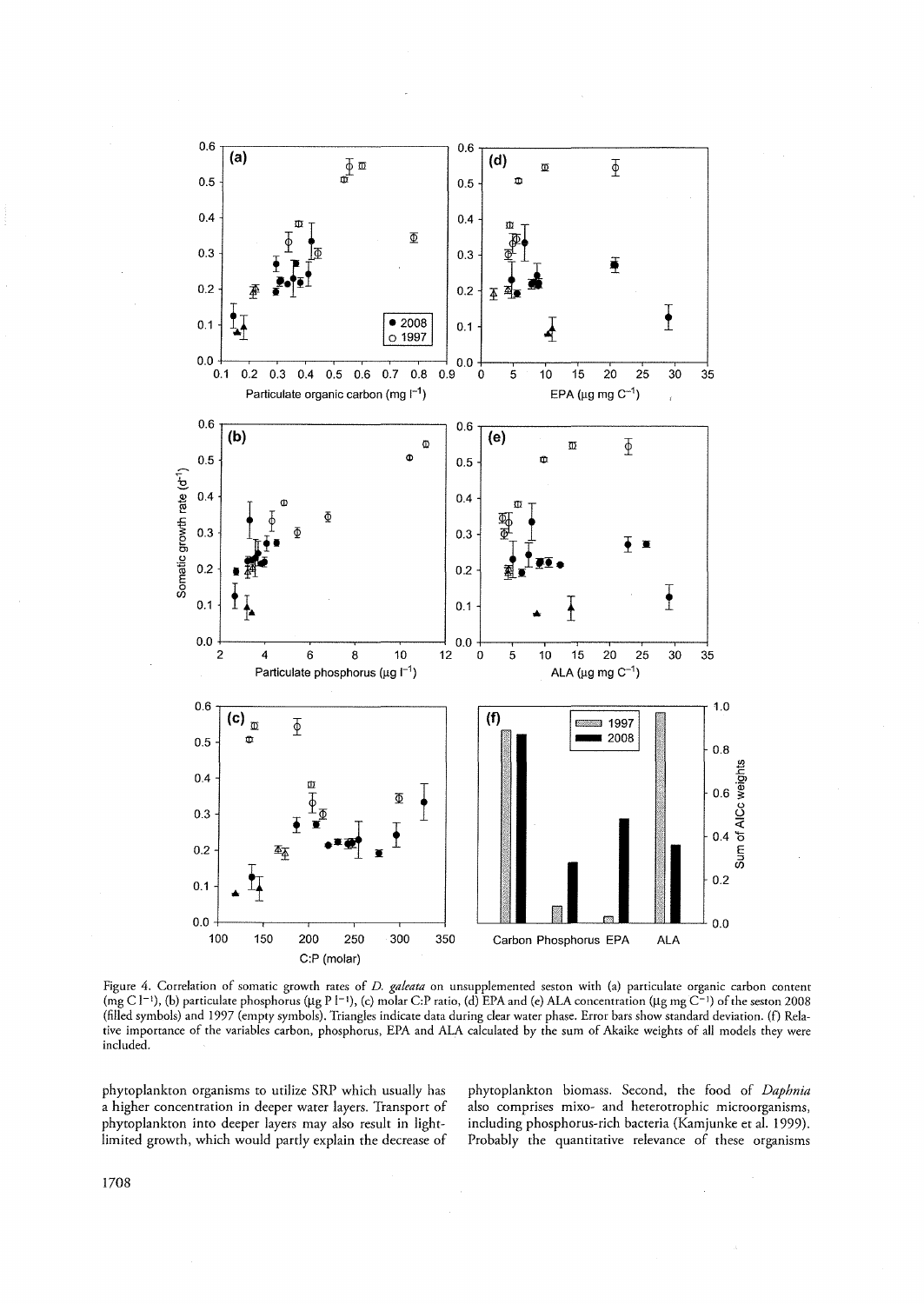

Figure 5. Phosphorus (P) and *Synechococcus* (SYN) supplementation effects in relation to growth rate with pure seston (a). To visualize the effects of supplementation with SYN and phosphorus, mean growth rate of control treatment (pure seston) was set to zero for every experiment and deviations of growth rates in supplemented treatments are shown. Symbols are filled when growth rates with supplementation were significantly different from growth rates with pure seston (Tukey post hoctest after ANOVA, p < 0.05). (b) Effects of EPA- and ALA-supplementation relative to growth with pure seston supplemented with control liposomes. To visualize the effects of supplementation with fatty acids, the mean growth rate of the control treatment (supplementation with control liposomes) was set to zero for every experiment and deviations of growth rates in fatty acid treatments are shown. Filled symbols show significantly different growth rates compared to growth on seston supplemented with control liposomes ( $p < 0.05$ ). The gray area between the black lines shows the standard deviation of (a) growth with pure seston and (b) growth with seston supplemented with control liposomes. Error bars show standard deviation of growth rates ( $n = 3$ , except experiments 1 and 4  $n = 5$ ).

increased during oligotrophication, enhancing their function as a transfer-link of nutrients to higher trophic levels (Sherr and Sherr 1988, Vadstein et al. 1993).

The concentration of fatty acids in lake seston was higher in 2008, probably as a result of taxonomic changes of phytoplankton. In 1997, the phytoplankton community was quite diverse, mainly consisting of chrysophytes, cryptophytes and cyanobacteria. In particular, cyanobacteria are known to be of insufficient food quality for *Daphnia*  (DeMott and Müller-Navarra 1997, Martin-Creuzburg et al. 2008). But also chrysophytes, despite a high content of long-chain PUFAs (unpubl.), were occasionally found to be an inadequate food for *Daphnia* (Leeper and Porter 1995, Katechakis et al. 2005). In 2008, phytoplankton  $\leq$  30  $\mu$ m was dominated by cryptophytes and diatoms, algae taxa which usually contain high amounts of EPA and ALA (Ahlgren et al. 1990). Higher fatty acid concentrations in the oligotrophic phase of the lake may also be caused by changes in nutrient (phosphorus) availability for algae, which can lead to changes in their fatty acid conten t (Piepho et al. 2012).

Our hypothesis that food quantity may have become more important as a food quality constraint for *D. galeata*  growth in 2008 is supported by the finding that carbon was identified as an important predictor of growth in four out of the five best models - according to Akaike weights and the resulting high relative importance of this variable. Carbon limitation was additionally confirmed by the positive effect of SYN supplementations in the growth experiments (Fig. Sa). As expected, *D. ga!eata* was carbon limited during the clear water phase and fall, where the carbon content of seston was extremely low with values  $\leq 0.2$  mg Cl<sup>-1</sup>. 'Ibe carbon limitation lasted almost throughout the entire year and fits with the observation that the carbon concentration of seston  $\leq$  30  $\mu$ m remained mostly below the suggested limiting quantity for *D. ga!eata* growth of 0.4 mg C I-I (MiilIer-Navarra and Lampert 1996, Gladyshev et al. 2008). Only in two experiments in July with the highest carbon concentrations, carbon supplementation via SYN had no significant effect on the growth rates, i.e. the animals were not quantity limited at this time of the year.

The distinct food quantity limitation of *D. galeata* in the oligotrophic lake may explain long term changes in the abundance of this species. Besides *D. galeata,* a second species, *Daphnia hyalina,* coexists in Lake Constance, and *D. hyalina* was the dominant species before the lake underwent eutrophication. During eutrophication *D. galeata* appeared and established in the lake but its biomass declined thereafter during oligotrophication while the biomass of *D. hyalina* was only slightly affected (Straile and GelIer 1998). The strong carbon limitation of *D. galeata* we have shown here together with the knowledge that at low food concentration *D. galeata* is the poorer competitor compared to *D. hyalina* (Stich and Lampert 1984), can serve as an explanation for the decline in its abundance in now oligotrophic Lake Constance.

The seston C:P ratio slightly exceeded the suggested threshold ratio of  $\sim$  300 (Urabe et al. 1997) in only one experiment in June. Thus, phosphorus should not have been the main limiting factor for *Daphnia* growth, and indeed phosphorus as predictor for growth had the lowest relative importance in our study. Accordingly, we found that only during two experiments, one in spring and one in late August, the supplementation of seston with phosphorus buffer had a significantly positive effect on the growth rate of *D. galeata*. Our method of supplementing phosphorus to lake seston has some restrictions. The proportion of detritus in seston was high, and the phosphorus might have been poorly assimilated by seston organisms. Hence, the supplementation might not have considerably changed the C:P ratio of seston leading to a lack of positive effects in other experiments. We cannot eliminate this uncertainty because C:P was not measured in the experimental beakers after supplementation. Nevertheless, we expect our phosphorus supplementation method as sufficient because in a separate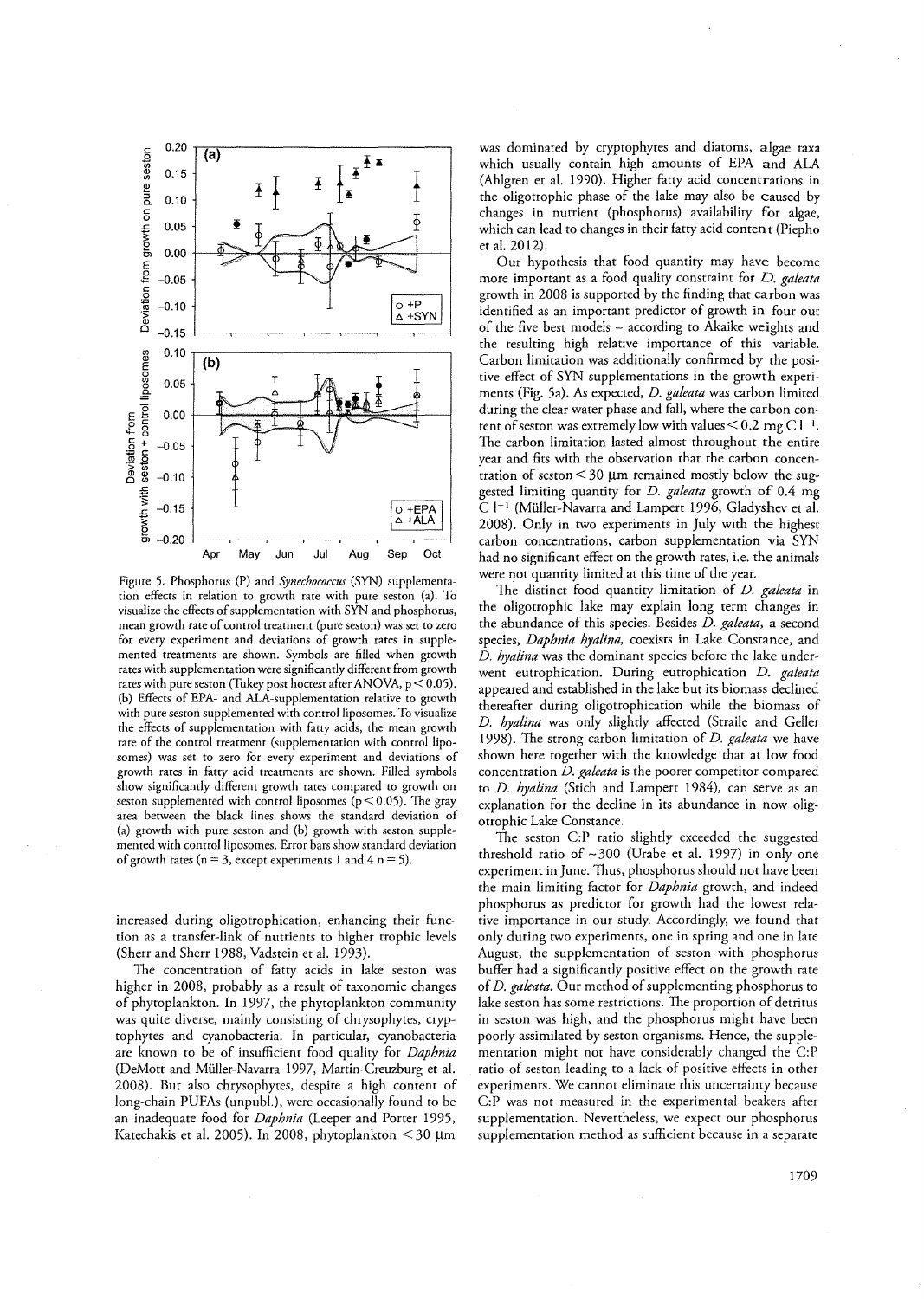Table 3. Results of analyses of variance (ANOVA) for growth rates of *D. galeata* raised on different food treatments for each experiment (EXP). Carbon and phosphorus effects were analyzed by comparing growth rates on seston supplemented with *Synechococcus* (SYN) or phosphorus buffer (P) with growth rates on pure seston. For fatty acid effects, growth rates with seston supplemented with EPA and ALA were compared to growth on seston supplemented with control liposomes. Asterisks indicate significant effects after Tukey's HSO post hoc test. During the first two experiments no supplementation with SYN was conducted. DF < 2,6 are caused by missing replicates.

|     |          | Carbon and phosphorus effects |         |              |                             |       | <b>EPA and ALA effects</b> |        |                     |            |  |  |
|-----|----------|-------------------------------|---------|--------------|-----------------------------|-------|----------------------------|--------|---------------------|------------|--|--|
| EXP | DF.      |                               | D       | SYN          | p                           | DF    | F                          | р      | EPA                 | <b>ALA</b> |  |  |
|     | 1,8      | 0.32                          | 0.587   |              |                             | 2, 11 | 1.03                       | 0.389  |                     |            |  |  |
| 2   | 1,4      | 63.48                         | < 0.01  |              | $\gg \gg$                   | 2, 5  | 6.08                       | < 0.05 |                     | $\circ$    |  |  |
| 3.  | 2,4      | 54.52                         | < 0.01  | $***$        |                             | 2, 6  | 2.55                       | 0.158  |                     |            |  |  |
| 4   | $2, 9$ . | 19.91                         | < 0.001 | **           |                             | 2, 11 | 3.68                       | 0.06   |                     |            |  |  |
| 5   | 2, 6     | 0.61                          | 0.572   |              |                             | 2, 6  | 0.39                       | 0.687  |                     |            |  |  |
| 6   | 2,6      | 16.01                         | < 0.01  | $**$         |                             | 2, 6  | 1.19                       | 0.367  |                     |            |  |  |
|     | 2.6      | 0.24                          | 0.367   |              |                             | 2,5   | 1.12                       | 0.395  |                     |            |  |  |
| 8   | 2, 6     | 32.37                         | < 0.001 | ***          |                             | 2, 6  | 4.82                       | 0.056  | $\bullet$           |            |  |  |
| 9   | 2,6      | 548.94                        | < 0.001 | ***          | $\frac{1}{2}$ $\frac{1}{2}$ | 2, 6  | 10.03                      | < 0.05 | ¥.                  |            |  |  |
| 10  | 2, 6     | 77.71                         | < 0.001 | ***          |                             | 2, 6  | 7.95                       | < 0.05 |                     |            |  |  |
| 11  | 2,6      | 314.20                        | < 0.001 | $* * * *$    | *                           | 2, 6  | 2.67                       | 0.148  |                     |            |  |  |
| 12  | 2,6      | 441.15                        | < 0.001 | ***          |                             | 2, 6  | 16.95                      | < 0.01 | $\boldsymbol{k}$ is |            |  |  |
| 13  | 2,6      | 16.42                         | < 0.01  | $\star\star$ |                             | 2, 6  | 1.09                       | 0.394  |                     |            |  |  |

 $^{\circ}p$  < 0.1;  $^{\circ}p$  < 0.05;  $^{\circ}p$  < 0.01;  $^{\circ}$  \* $^{\circ}p$  < 0.001.

laboratory experiment we found that molar C:P ratios of natural seston with 62% detritus significantly decreased from 164 to 126. Additionally, a strong impact of phosphorus on growth is not necessarily causal as at Iow C:P levels phosphorus limitation cannot be expected. However, in two experiments, we found a simultaneous limitation by carbon and phosphorus, which shows that in addition to theoretical and laboratory studies (Sterner 1997, Boersma and Kreutzer 2002, Acharya et al. 2004) also in natural systems food quality effects can be observed even at Iow food concentrations.

For phosphorus an approximate threshold exists (phosphorus to carbon ratio) below which a mineral limitation for *Daphnia* growth can be expected. In contrast, no fatty acid to carbon threshold ratios are known (Becker and Boersma 2010, Brett 2010). Moreover, thresholds probably vary in nature depending on environmental conditions (Sperfeld and Wacker 2011). Compared to purely laboratory studies that found evidence for co-limitation of *Daphnia* (Lukas et al. 2011, Spenfeld et al. 2012), we have indications for such simultaneous limitations in nature. We observed a simultaneous limitation by food quantity and fatty acids when seston was supplemented with EPA containing liposomes in four experiments in August and September 2008. The growth rates of *D. galeata* were only slightly enhanced by EPA supplementation, which was in accordance with the theory that food quality effects decrease with decreasing food quantity (Hessen 1990, Sterner 1997) and confirmed that food quantity - food quality co-limitation indeed occurred in nature (Boersma et al. 2001, Park et al. 2003). We can exclude that the growth enhancement by EPA liposomes was simply based on an increased availability of carbon [fatty acids can serve as a carbon source for *Daphnia* (Boersma and Stelzer 2000, Plath and Boersma 2001)] because supplementations with ALA and EPA liposomes provided the same extra amount of carbon to the food suspension. Nevertheless, it is hardly possible to distinguish between the importance of ErA and ALA, because only during two of the four experiments with significant EPA effects growth rates on seston + EPA were significantly higher than on

 $s$ eston + ALA. This was also evident from the relative importance of EPA and ALA as predictors for growth of *D. galeata* in 2008, which was quite similar in the multiple regression analysis. Both variables were present in one of the two best models according to AICc. However, both fatty acids belong to the family of omega-3 PUFAs, and at least underline the importance of this group as co-limiting factors for the growth of *D. galeata* in 2008.

The negative deviations of some growth rates from growth on pure seston (although significant only in one case; Fig. 5) may have been caused by a dilution effect of the supplementations: On the one hand the addition of Iiposomes, buffer or algae suspensions increases the share of the supplemented compounds. On the other hand the share of other (i.e. not supplemented) potentially essential food components in the seston is simultaneously reduced, and might fall below a certain threshold and then become limiting.

Our results indicate that the growth of *D. galeata* was simultaneously constrained by food quantity and quality already in 1997 and thus the nutritional challenges the animals were exposed to were presumably more complex than previously assumed. Our multiple regression and model selection approach confirmed the interpretation by Wacker and von Elert (2001) that the growth of *D. galeata* in 1997 was constrained by a low availability of ALA. In addition, our approach revealed a carbon limitation of *D. galeata*  in 1997, indicating a co-limitation by carbon and ALA. Hence, the multiple regression approach described here provided a powerful tool to identify nutritional challenges animals were exposed to in past years. Nevertheless, clear evidence for a limitation by a specific nutrient can be obtained only by increasing the availability of dietary nutrients experimentally, i.e. by supplementation. In 2008, we used a combination of both approaches to identify potentially limiting nutrients. The model selection approach showed that the growth of *D. galeata* was affected to some extent by all nutrients considered and the supplementation approach revealed seasonal changes in nutrient limitations and thus confirmed and complemented the first approach.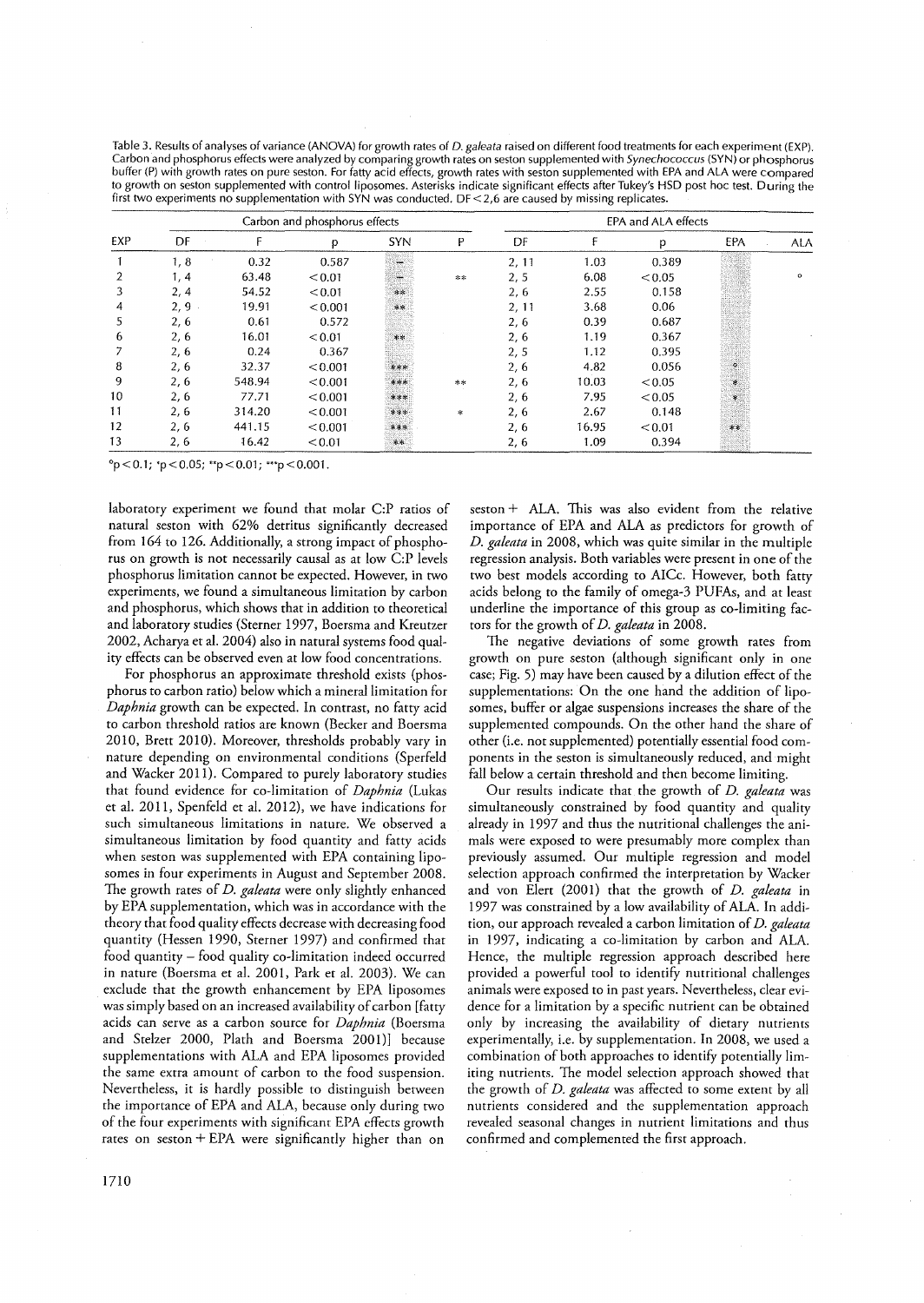Conclusively, oligotrophication of Lake Constance was associated with changes in the contribution of bacteria (as phosphorus source) and changes in the phytoplankton taxonomic composition (and thus changes in the availability of fatty acids), as well as an overall decrease of food quantity, which resulted in seasonally varying co-limitations of *D. galeata.* It appears that seasonal and anthropogenically induced annual changes in nutrient availabilities can create complex limitation scenarios consumers have to cope with.

*Acknowledgements* - We thank S. Donath, C. Gebauer, S. Heim, P. Mahler, G. Richter and P. Merkel for excellent technical assistance, U. Gaedke, R. Gergs, E. Sperfeld and M. Vos for comments on earlier drafts of the manuscript, and J. Urabe for constructive comments. Abundance data of *Daphnia galeata* were kindly provided by D. Straile. This study was supported by the German Research Foundation (DFG RO 1008/12-1 and WA 2445/4-1).

# **References**

- Acharya, A. et al. 2004. Effects of sroichiometric dietary mixing on *Daphnia* growth and reproduction. - Oecologia 138: 333-340.
- Ahlgren, G. et aI. 1990. Lipid composition and food quality for some freshwater phytoplankton for cladoceran zooplankters. - J. Plankton Res. 12: 809-818.
- Anneville, O. et aI. 2005. Phosphorus decrease and climate variability: mediators of synchrony in phytoplankton changes among European peri-alpine lakes. - Freshwater Biol. 50: 1731-1746.
- Anneville, O. et al. 2004. Seasonal and inter-annual scales of variability in phytoplankton assemblages: comparison of phytoplankton dynamics in three peri-a1pine lakes over a period of28 years. Freshwater BioI. 49: 98-1I5.
- Becker, C. and Boersma, M. 2010. Limiting levels of eicosapentaenoic acid: what do we really know? - Limnol. Oceanogr. 55: 459-462.
- Beenakkers, A. M. T. et aI. 1985. Insect lipids and Iipoproteins, and their physiological processes. - Prog. Lipid Res. 24: 19-67.
- Boersma, M. and Stelzer, C.-P. 2000. Response of a zooplankton community to the addition of unsaturated fatty acids: an enclosure study. - Freshwater BioI. 45: 179-188.
- Boersma, M. and Kreurzer, C. 2002. Life at the edge: is food quality really of minor importance at low quantities? - Ecology 83: 2552-2561.
- Boersma, M. et al. 2001. Nutritional quality of seston for the freshwater herbivore *Daphnia galeata x hyalina:* biochemical versus mineral limitations. - Oecologia 129: 342-348.
- Brett, M. T. 2010. Is a low EPA growth saturation threshold supported by the data presented in Becker and Boersma (2005)? - Limnol. Oceanogr. 55: 455-458.
- Brett, M. T. et al. 2000. Empirical analysis of the effect of phosphorus limitation on algal food quality for freshwater zooplankton. - Limnol. Oceanogr. 45: 1564-1575.
- Burnham, K. P. and Anderson, D. R. 1998. Model selection and inference - a practical information-theoretic approach. - Springer.
- Burns, C. W. 1968. The relationship of body size of filterfeeding *Cladocera* and the maximum size of particles ingested. - LimnoI. Oceanogr. 13: 675-678.
- DeMott, W. R. and Müller-Navarra, D. C. 1997. The importance of highly unsaturated fatty acids in zooplankton nutrition: evidence from experiments with *Daphnia,* a cyanobacterium and lipid emulsions. - Freshwater Biol. 38: 649-664.
- Dokulil, M. T. and Teubner, K. 2005. Do phytoplankton communities correctly track trophic changes? An assessment using directly measured and paleolimnological data. - Freshwater BioI. 50: 1594-1604.
- Elser, ]. J. et aI. 2001. Nutrient limitation reduces food quality for zooplankton: *Daphnia* response to seston phosphorus enrichment. Ecology 82: 898-903.
- Elser, J. ]. et al. 2002. Effects of light and nutrients on plankton stoichiometry and biomass in a P-limited lake. - Hydrobiologia 481: 101-112.
- Elser, J. ]. et al. 2003. Growth rate-stoichiometry couplings in diverse biota. - EcoI. Lett. 6: 936-943.
- Gaedke, U. 1992. The size distribution of plankton biomass in a large lake and its seasonal variability.  $-\tilde{\text{L}}$ imnol. Oceanogr. 37: 1202-1220.
- Gaedke, U. et aI. 2002. Interplay between energy limitation and nutritional deficiency: empirical data and food web models. EcoI. Monogr. 72: 251-270.
- Gladyshev, M. I. et al. 2006. Influence of sestonic elemental and essential fatty acid contents in a eutrophic reservoir in Siberia on population growth of *Daphnia (longispina* group). - ]. Plankton Res. 28: 907-917.
- Gladyshev, M. I. et aI. 2008. Growth rate of *Daphnia* feeding on seston in a Siberian reservoir: the role of essential fatty acid. - Aquat. EcoI. 42: 617-627.
- Greenberg, A. E. et aI. (eds) 1985. Standard methods for the examination of water and wastewater. - Am. Public Health *Ass.*
- Hessen, D. O. 1990. Carbon, nitrogen and phosphorus status in *Daphnia* at varying food conditions. - J. Plankton Res. 12: 1239-1249.
- Hessen, D. O. 2006. Determinants of seston C:P-ration in lakes. - Freshwater BioI. 51: 1560-1569.
- Hessen, D. O. and Anderson, T. R. 2008. Excess carbon in aquatic organism and ecosystems: physiological, ecological, and evolutionary implications. - Limnol. Oceanogr. 53: 1685-1696.
- Jeppesen, E. et al. 2005. Lake responses to reduced nutrient loading - an analysis of contemporary long-term data from 35 case studies. Freshwater BioI. 50: 1747-1771.
- Johnson, J. B. and Omland, K. S. 2004. Model selection in ecology and evolution. - Trends Ecol. Evol. 19: 101-108.
- Jüttner, F. et al. 1983. Environmental factors affecting the formation of mesotyloxid, dimethylallylic alcohol and other volatile compounds excreted by *Anabaena cylindrica.* - J. Gen. MicrobioI. 129: 407-412.
- Kainz, M. ]. et al. 2009. Essential fatty acid concentrations of different seston sizes and zooplankton: a field study of monomictic coastal lakes. - J. Plankton Res. 31: 635-645.
- Kamjunke, N. er al. 1999. Bacteria ingestion by *Daphnia galeata*  in a biomanipulated reservoir: a mechanism stabilizing biomanipulation? Hydrobiologia 403: 109-121.
- Katechakis, A. et al. 2005. Mixotrophic versus photoaurotrophic specialist algae as food for zooplankton: the light:nutrient hypothesis might not hold for mixotrophs. - Limnol. Oceanogr. 50: 1290-1299.
- Lampert, W. and Sommer, U. 1997. Limnoecology: rhe ecology of lakes and streams. - Oxford Univ. Press.
- Leeper, D. A. and Porter, K. G. 1995. Toxicity of mixotrophic chrysophyte *Proterioochromonas malhamemis* to the c1adoceran *Daphnia magna.* - Arch. Hydrobiol. 134: 207-222.
- Lukas, M. et al. 2011. Growth rate hypothesis does not apply across colimiting condirions: cholesterol limitation affects phosphorus homeostasis of an aquatic herbivore. - Funct. EcoI. 25: 1206-1214.
- Martin-Creuzburg, D. et al. 2008. Nutritional constraints at the cyanobacteria-Daphnia *magna* interface: the role of sterols. - LimnoI. Oceanogr. 53: 456-468.